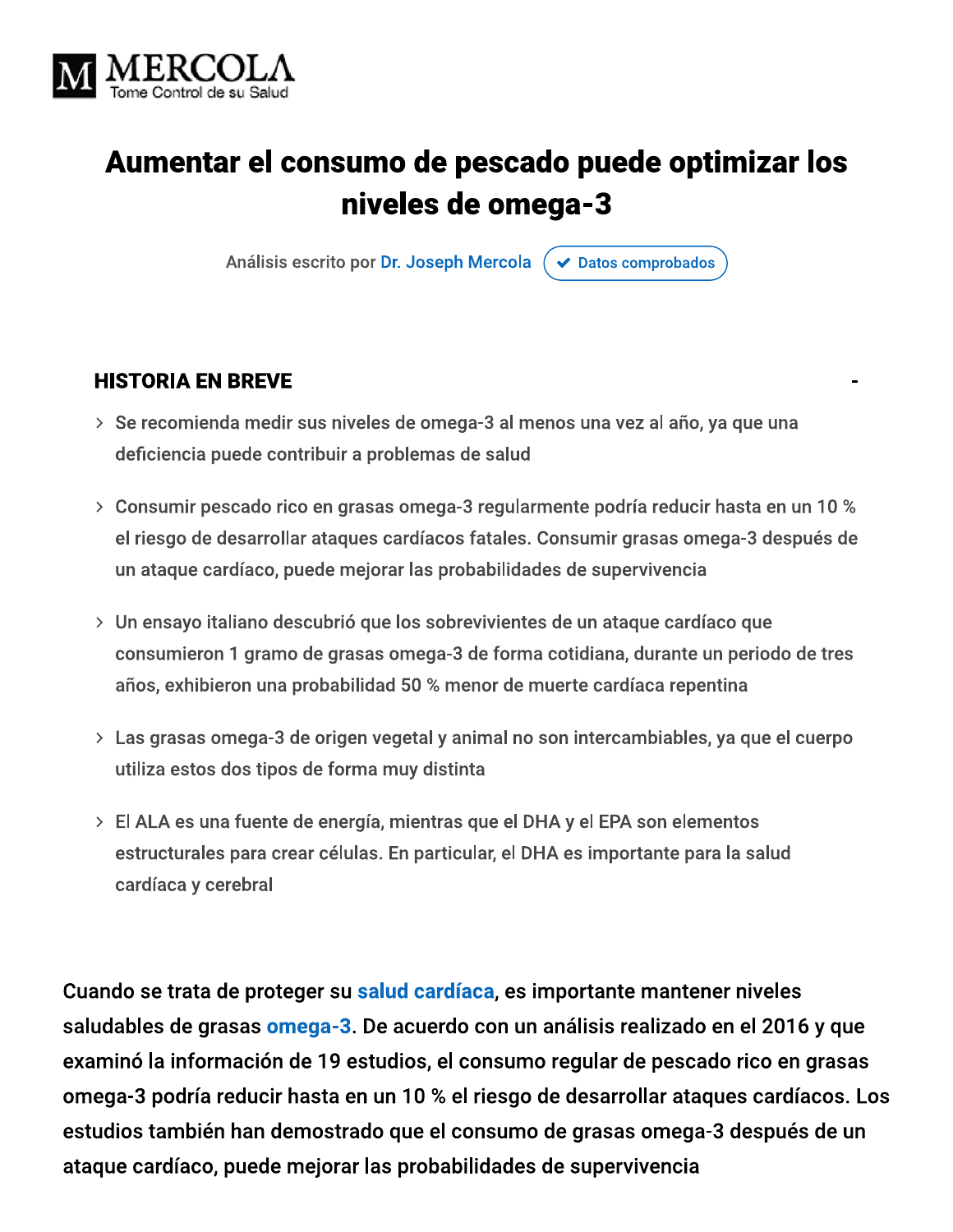Un ensayo italiano descubrió que los sobrevivientes de un ataque cardíaco que consumieron 1 gramo de grasas omega-3 de manera diaria, durante un periodo de tres años, mostraron una probabilidad de muerte cardíaca repentina 50 % menor. Las grasas omega-3 de origen animal, especialmente el ácido docosahexaenoico (DHA), protegen y apoyan su salud cardiovascular de la siguiente manera:

- · Reducen la presión arterial y contrarrestan o previenen la arritmia cardíaca
- · Mejoran la función endotelial (la cual ayuda a promover el crecimiento de nuevos vasos sanguíneos)
- Reducen las concentraciones de triglicéridos y previenen los depósitos de grasas y la fibrosis de la capa interna de las arterias
- · Ayudan a prevenir la trombosis (un coágulo de sangre dentro de un vaso sanguíneo)
- Contrarrestan la inflamación

El DHA y el ácido eicosapentaenoico (EPA) son grasas omega-3 de cadena larga encontrados en pescados grasos de agua fría como el salmón salvaje de Alaska, sardinas, anchoas y otras criaturas marinas, incluyendo el kril. Junto con las pruebas de vitamina D, se recomienda medir sus niveles de omega-3 al menos una vez al año, ya que una deficiencia puede contribuir a problemas de salud.

## Diferencias entre el omega-3 de origen animal y vegetal

Aunque la mayoría de las grasas omega-3 se consideran como "esenciales", ya que el cuerpo no las puede producir y se deben de obtener por medio de la alimentación, es importante comprender que los omega-3 de origen vegetal y aquellos de origen animal no son intercambiables, ya que proporcionan beneficios muy distintos.

Tanto los omega-3 de origen vegetal como los de origen animal tienen su primer doble enlace en la tercera posición (de ahí el nombre de "omega-3"). Sin embargo, la longitud de la cadena de carbono de cada grasa omega-3 desarrolla una diferencia significativa en su biodisponibilidad y efecto biológico.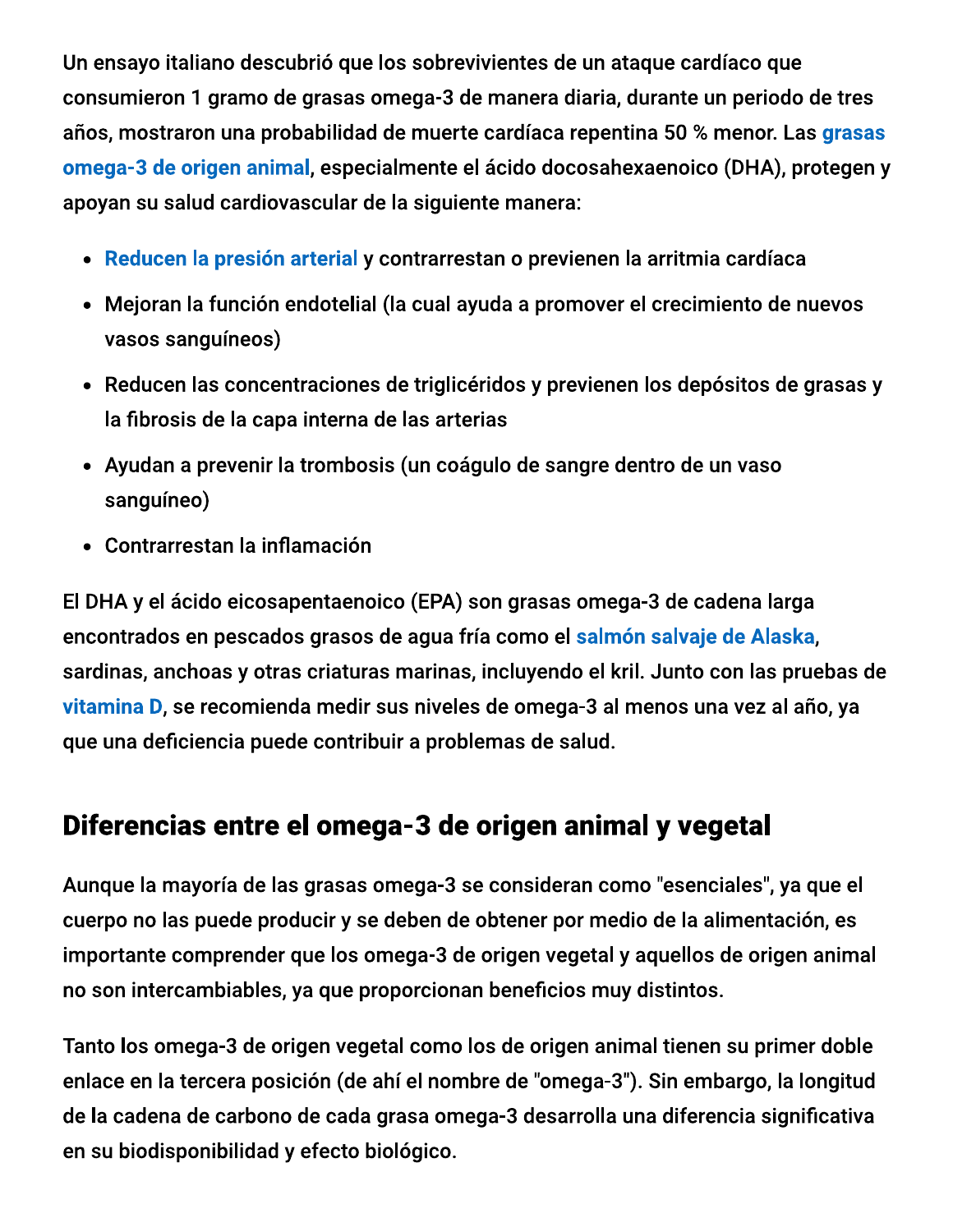- · Las grasas omega-3 de origen marino (pescado graso, aceite de pescado y aceite de kril) contienen principalmente DHA y EPA, que son grasas poliinsaturadas de cadena larga (PUFA) que tienen 22 y 20 carbonos respectivamente.
- Las grasas omega-3 de origen vegetal (por ejemplo, en la linaza, aceite de linaza,  $\bullet$ semillas de chía, nueces y las verduras de hoja verde) contienen ácido alfalinolénico (ALA), un PUFA de cadena corta que consta de 18 carbonos. Las grasas omega-3 de origen vegetal carecen de DHA y EPA. El ALA es un precursor de EPA y DHA, pero se requiere una enzima para realizar su conversión.

En la mayoría de las personas, esta enzima no funciona de manera adecuada y, por lo tanto, la tasa de conversión puede ser tan baja como de 0.1 a 0.5 %. Su conversión también depende de tener niveles adecuados de otras vitaminas y minerales.

Las investigaciones demuestran que el cuerpo puede utilizar estos dos tipos de grasas omega-3 de forma muy distinta. Aunque el ALA es una fuente de energía, el DHA y EPA son elementos estructurales que pueden construir las células. De ellos, el DHA es particularmente importante para la salud cerebral. Existen transportadores específicos para los omega-3 de cadena larga dentro de la barrera hematoencefálica, en la placenta (en mujeres embarazadas) y probablemente en el hígado, los cuales transportan estas moléculas a las membranas celulares.

No existen dichos transportadores para los omega-3 de cadena corta como el ALA. El DHA y EPA también regulan la comunicación intracelular e intercelular, y pueden influir ampliamente en la salud mitocondrial. Incluso, pueden avudar al cuerpo a utilizar correctamente la luz solar.

#### Beneficios de las grasas omega-3 de origen animal

Aunque el ALA es realmente beneficioso, dichos beneficios no se comparan con los del DHA y el EPA, los cuales han demostrado lo siguiente: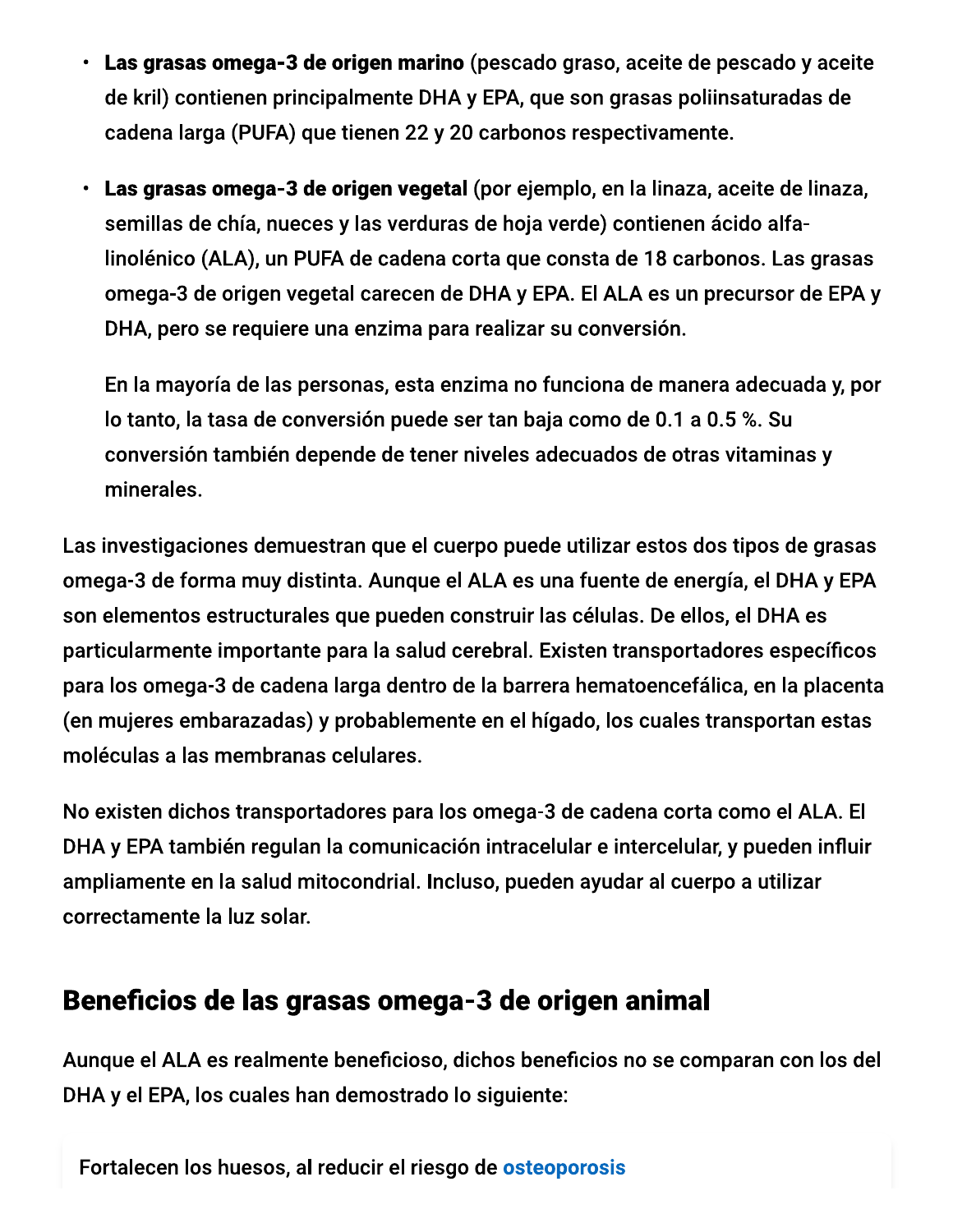Regulan el estado de ánimo

Reducen el riesgo de desarrollar Parkinson

Reducen el riesgo de muerte por cualquier causa

Reducen el riesgo de desarrollar la enfermedad de Crohn

Reducen el riesgo de enfermedad renal

Reducen el riesgo de desarrollar Alzheimer

Retrasan la progresión de la psicosis en pacientes con alto riesgo de esquizofrenia

Protegen contra la osteoartritis y artritis reumatoide

Protegen contra el síndrome metabólico, incluyendo obesidad, hígado graso, resistencia a la insulina y diabetes tipo 2

Mejoran el síndrome premenstrual, dismenorrea y reducir el dolor menstrual

Reducen el riesgo de disfunción neurológica o cognitiva, incluyendo la pérdida de memoria y el envejecimiento cerebral

Disminuyen el riesgo de trastornos autoinmunológicos como lupus y nefropatía

Reducen el riesgo de cáncer de colon. Los pacientes con cáncer de colon que consumieron un mínimo de 0.3 gramos de omega-3 al día, también redujeron hasta en un 41 % su riesgo de morir durante la próxima década

Desarrollan un tono muscular saludable, incluso en las personas con cáncer

Previene las complicaciones del embarazo, como el parto prematuro, y son necesarios para un desarrollo fetal normal.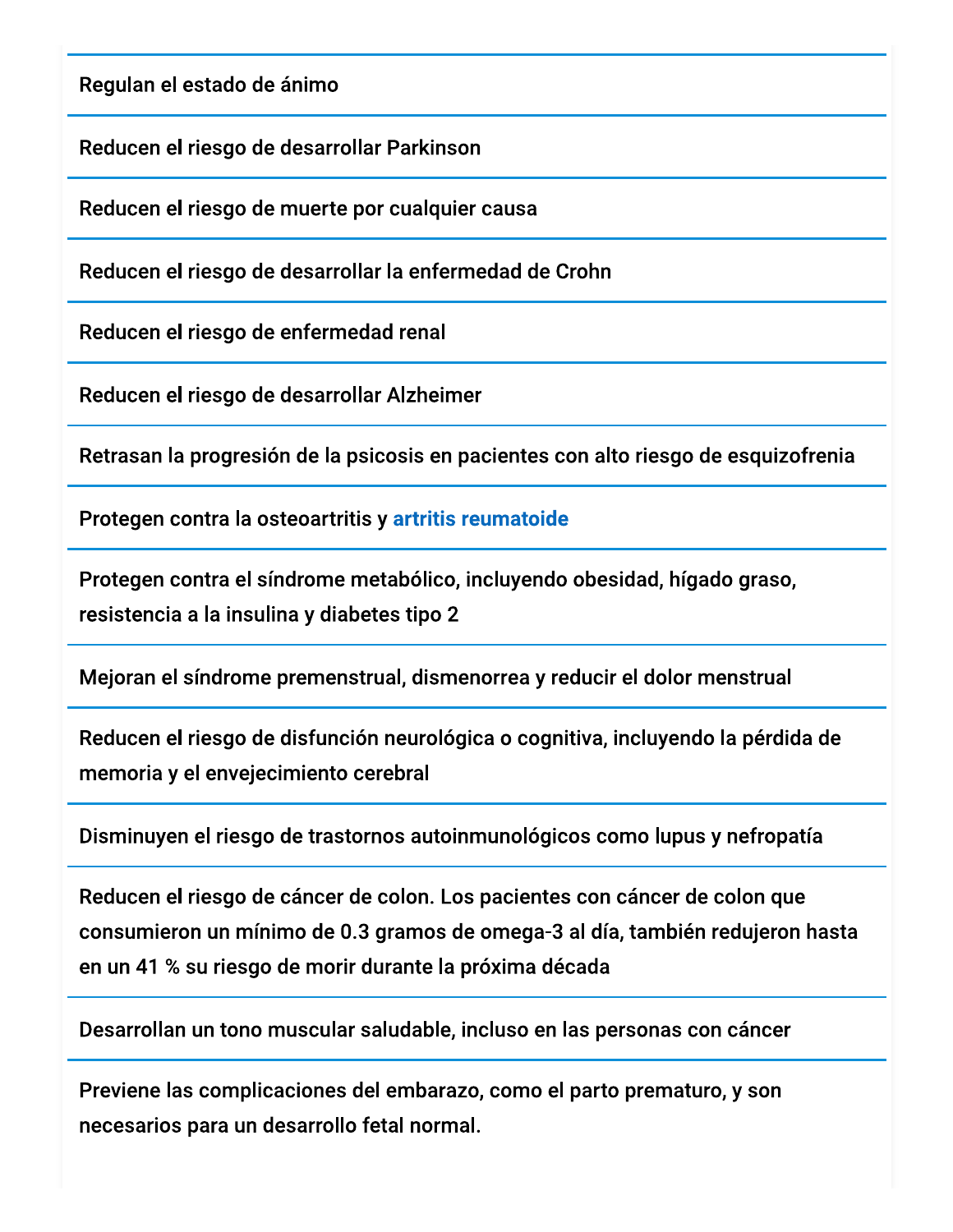El DHA conforma más del 90 % de la grasa omega-3 que se encuentra en el tejido cerebral; las grasas omega-3 reducen el riesgo de trastornos de aprendizaje, trastornos del comportamiento, TDAH, autismo y dislexia, además es necesario para el desarrollo ocular correcto.

Los bajos niveles de DHA podrían incrementar el riesgo de una menor velocidad de procesamiento cognitivo y mala coordinación visomotora a la edad de 4 años

#### ¿Cuánta cantidad de grasas omega-3 necesita?

Aunque la mayoría de los países no han establecido una cantidad diaria de omega-3, muchas organizaciones sanitarias a nivel mundial recomiendan de 250 a 500 mg de EPA y DHA (combinados) de manera diaria para adultos sanos, así como mayores cantidades para aquellas personas con ciertas afecciones. Al igual que con la vitamina D, la única forma de determinar su dosis requerida de omega-3 es a través de una prueba de índice de omega-3. La razón de esto es que los requisitos de omega-3 pueden variar de persona en persona, dependiendo de los siguientes factores:

- · Su consumo de pescados grasos
- · Sus niveles de actividad física. Los atletas tienden a quemar rápidamente sus niveles de omega-3, ya que el DHA se quema como combustible en lugar de ser utilizado como un componente estructural de las membranas celulares. Como resultado, necesitan dosis más elevadas
- Ya sea que este embarazada o no. Las mujeres embarazadas o en período de lactancia suelen requerir de mayores cantidades, para garantizar que la madre y el bebé obtengan cantidades suficientes

### Mida sus niveles de omega-3

El instituto GrassrootsHealth creó un kit de prueba práctico y económico que mide el índice de vitamina D y omega-3. Este kit de prueba forma parte de su proyecto de investigación patrocinado por el consumidor. Al recopilar información demográfica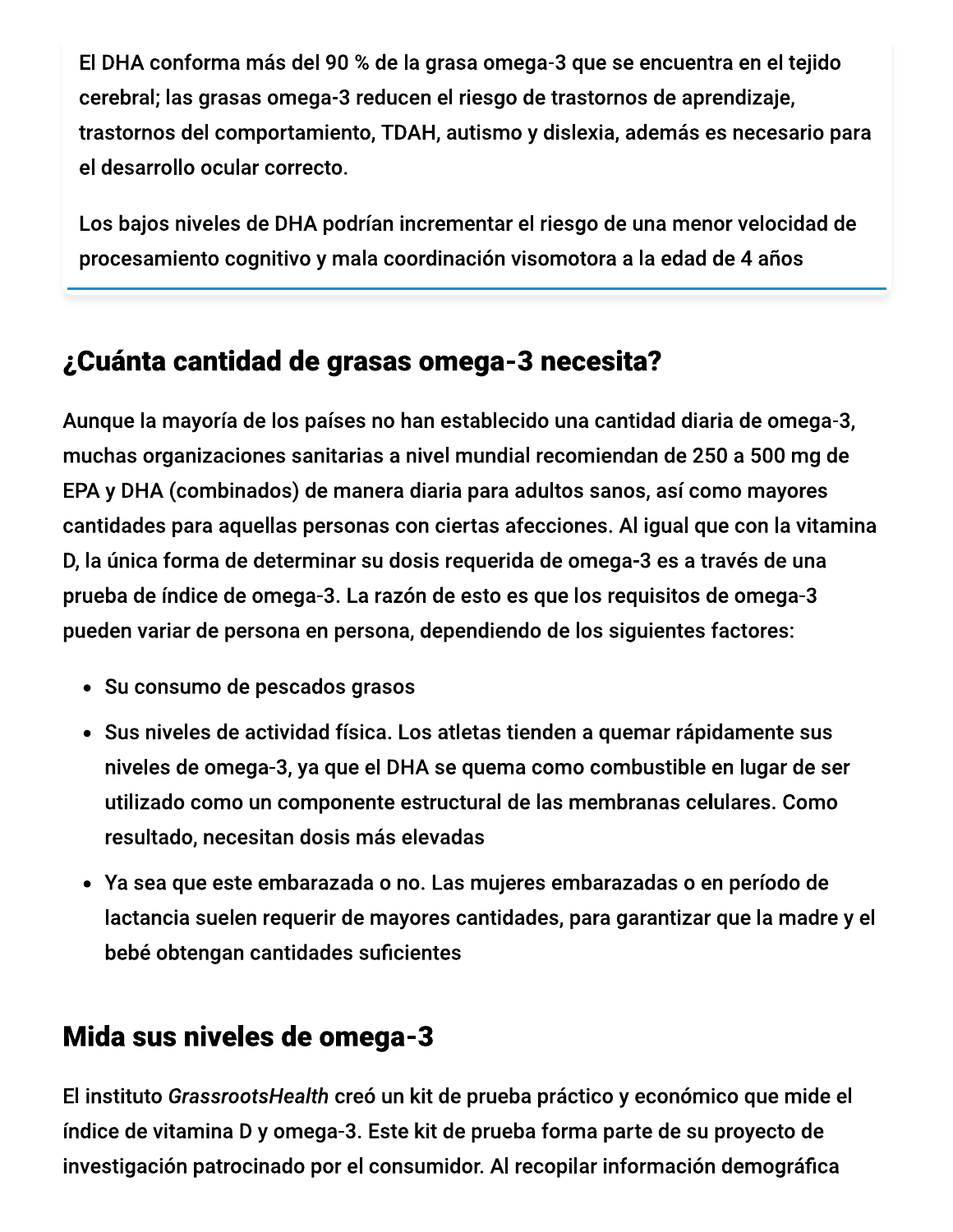sobre los niveles de vitamina D y de grasas omega-3, podremos comprender mejor la importancia de estos nutrientes. Los datos (que no incluyen ninguna información personal) también les permitirán a los investigadores estudiar la relación que existe entre estos dos nutrientes.

En teoría, el índice de grasas omega-3 debería ser superior al 8 %. Si es inferior al 8 %, es necesario aumentar el consumo de grasas omega-3 al consumir pescado graso o suplementos; asimismo, debe realizarse la prueba de cada tres a seis meses hasta que encuentre una dosis que le permita alcanzar y mantener un nivel saludable.

#### Fuentes ideales de grasas omega-3

Recuerde que para aumentar los niveles de grasas omega-3 y obtener los beneficios que mencioné anteriormente, es necesario consumir grasas omega-3 de origen animal; consumir grasas omega-3 de origen vegetal no es suficiente, ya que la tasa de conversión de ALA a DHA es muy baja y nunca se alcanzarían los niveles necesarios para mejorar la salud cardiaca y cerebral. Para obtener los niveles adecuados de grasas omega-3 necesita lo siguiente:

- Consumir entre dos o tres porciones de pescado graso sin contaminantes cada semana: aunque el "pescado" se considera una gran fuente de omega-3, es importante comprender que no todos los pescados contienen estas grasas. Por ejemplo, la tilapia no contiene EPA ni DHA. Algunas de sus mejores opciones son el salmón salvaje de Alaska, sardinas y anchoas, ya que tienen un alto contenido de omega-3 y un bajo nivel de contaminantes ambientales como el mercurio. Como recomendación general, es necesario consumir de dos a tres porciones a la semana.
- Tomar un suplemento de aceite de pescado o aceite de kril: otra alternativa es  $\bullet$ tomar un suplemento de aceite de pescado o kril. La evidencia sugiere que el aceite de kril es mejor que el aceite de pescado, por lo que se recomienda ampliamente. Aunque ambos contienen EPA y DHA, el aceite de kril se encuentra unido a los fosfolípidos, lo que permite que el EPA y DHA se trasladen de mejor manera a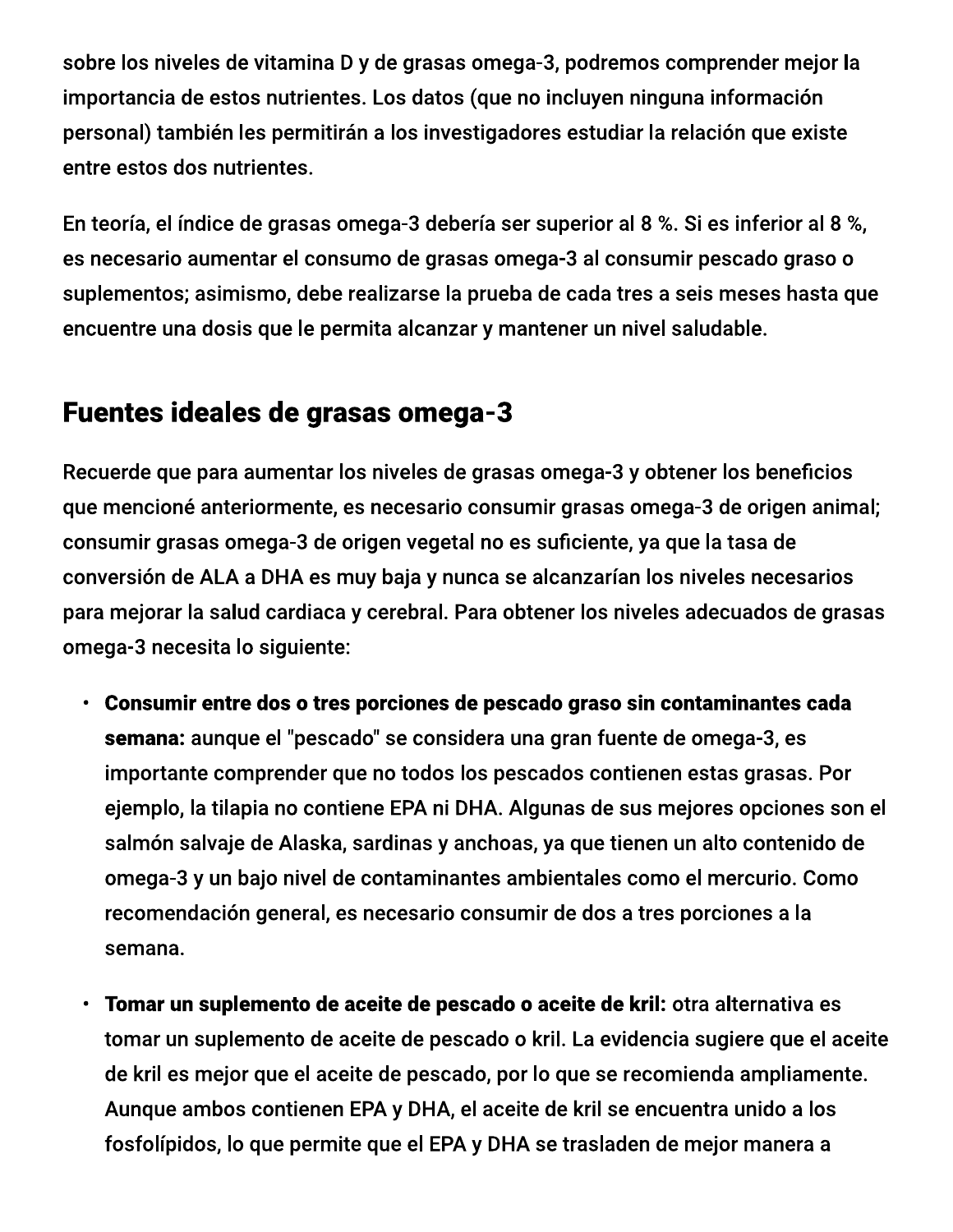través del torrente sanguíneo. Además, se necesitan menores cantidades debido a que puede ofrecer mayor biodisponibilidad que el aceite de pescado.

Es necesario comprender que gran parte de la investigación realizada sobre el aceite de pescado y que respalda al DHA y el EPA, puede ser muy problemática, ya que la mayoría de este tipo de aceites contiene muchas toxinas. Numerosas empresas hacen un buen trabajo al eliminar las toxinas, como el mercurio y los bifenilos policlorados, pero dicho proceso puede dañar el contenido de DHA y EPA. Razón por la cual elegí evitar este tipo de suplementos y mejor utilizar el aceite de kril, debido a que se encuentran menos procesados y dañados.

Los fosfolípidos también son un compuesto principal de las lipoproteínas de alta densidad (HDL, por sus siglas en inglés), los cuales ayudan a desarrollar una función celular apropiada al permitirles a las células mantener su integridad estructural. El aceite de kril también contiene astaxantina natural, la cual previene la ranciedad. El aceite de pescado regular no contiene dicho antioxidante, por lo que es mucho más propenso a oxidarse.

Una opción vegana es el aceite de algas, ya que está elaborado de una cepa  $\bullet$ específica de microalgas. Una revisión científica realizada en el 2014 concluyó que el aceite de algas puede ser una fuente alternativa eficaz de DHA para personas que siguen una dieta vegetariana y vegana, además señaló que muchos estudios descubrieron que el ALA de los aceites de frutos secos y semillas no se convierte en DHA y, por lo tanto, no es confiable. Un estudio anterior, publicado en el 2008, descubrió que el aceite de algas y el aceite de salmón parecen ser bioequivalentes.

#### Tome Control de su Salud con una prueba

Aunque la salud no depende de un solo factor, algunas estrategias proporcionan mayores beneficios que otras. Optimizar sus niveles de omega-3 ciertamente se encuentra en dicha lista. (Lo mismo ocurre con los niveles de vitamina D). El DHA, en particular, desempeña un papel importante en numerosos aspectos de la salud, ya que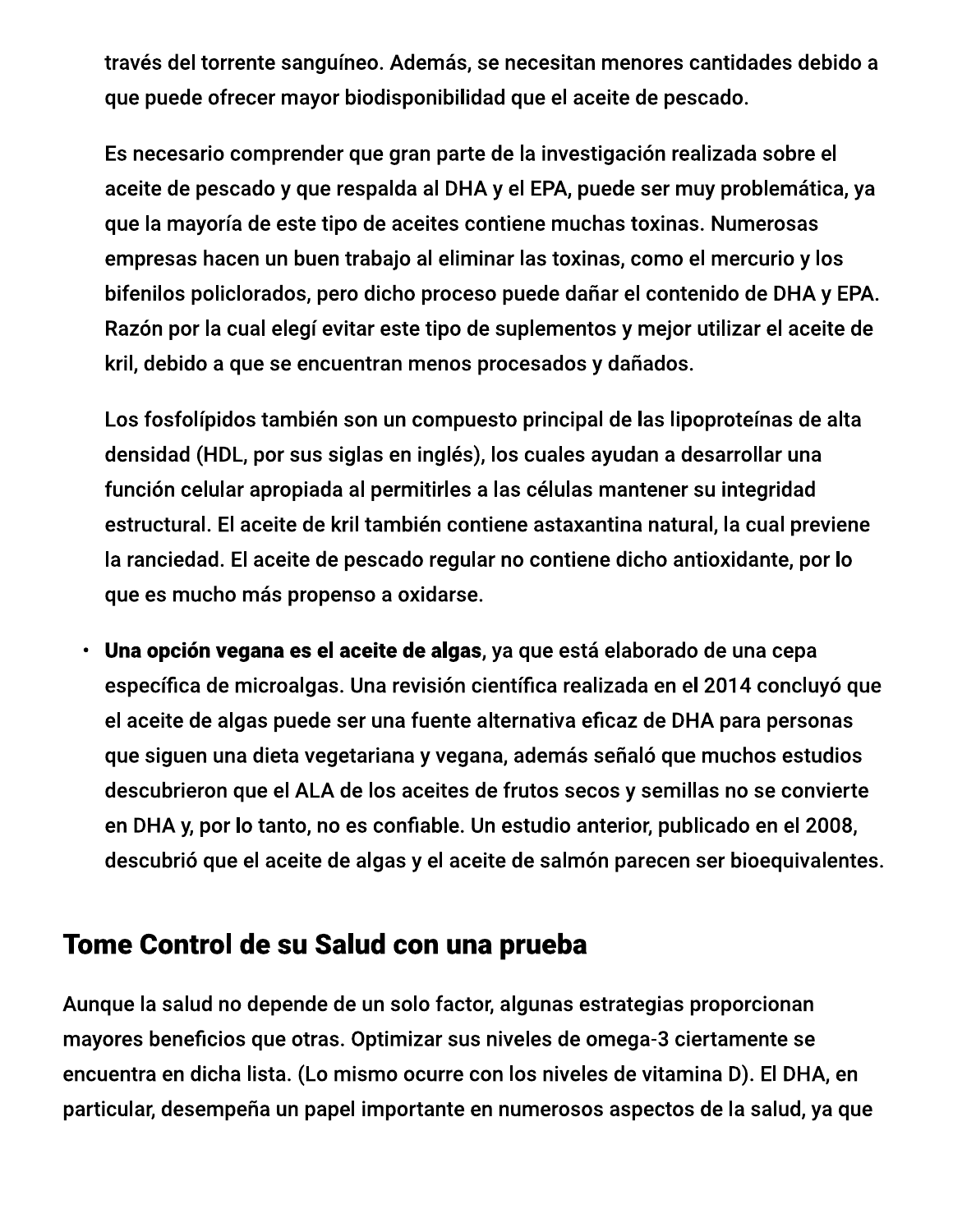puede luchar por mantener, por no decir mejorar, su salud si los niveles no satisfacen sus necesidades.

Creo firmemente que la prueba del índice de omega-3 es una de las pruebas de salud más importantes que debería realizarse anualmente. Si la ha estado postergando, es necesario realizarla lo más pronto posible.

Recuerde, si su índice se encuentra por debajo del 8 %, es necesario aumentar su consumo de omega-3, ya sea por medio del pescado graso o de los suplementos, o ambas opciones. Después de tres o seis meses, es necesario realizar nuevamente la prueba para saber si la dosis ha tenido algún efecto. Si los niveles continúan siendo inferiores, es necesario aumentar la dosis. Si se encuentra en un rango saludable, continúe consumiendo la misma dosis de manera continua y realice la prueba el siguiente año.

Por último, pero no menos importante, al tratar de mejorar el índice de omega-3, es necesario reducir el consumo de grasas omega-6 dañadas, las cuales se obtienen principalmente de alimentos procesados y aceites vegetales. Es necesario consumir alimentos enteros y cambiar los aceites procesados (como el aceite de maíz y canola) por aceite de coco, mantequilla o manteca de cerdo.

Este pequeño ajuste podrá ayudarle a normalizar su proporción de grasas omega-3 a omega-6, la cual debería ser de 1:1. La clave es consumir grasas omega-6 saludables, como la linaza, semillas de calabaza, semillas de girasol sin procesar y piñones.

#### **Fuentes y Referencias**

- Medical News Today June 27, 2016
- Circulation August 2, 2016; 134:378-391
- Lancet 1999; 354:447-55
- Authority Nutrition, DHA: A Detailed Review
- Progress in Lipid Research 1997; 36(2-3):131-151
- Urol Res. 2011 Feb;39(1):59-67
- Am J Gastroenterol. 2005 Dec;100(12):2674-80
- BMC Musculoskelet Disord. 2010;11:136
- Journal of the American College of Nutrition 2007 Feb; 26(1): 39-48
- J Anim Physiol Anim Nutr (Berl). 2012 Apr;96(2):295-306